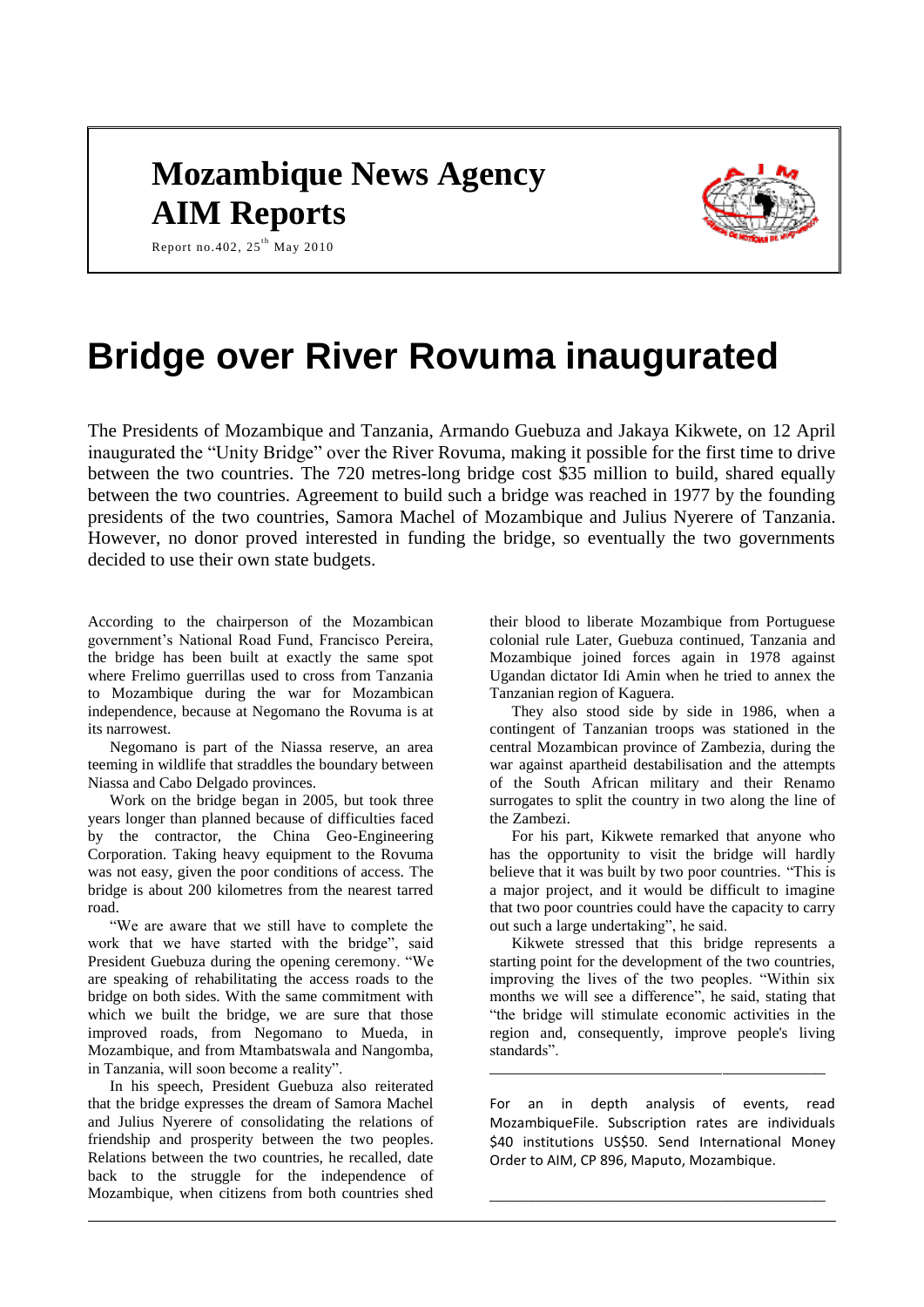#### **Donors to continue budget support**

The 19 donors and funding agencies that provide at least some of their aid to Mozambique in the form of direct budget support, have decided that the government's performance in 2009 was good enough to justify continuing budget support totalling \$472 million this year.

This was the main conclusion of the joint annual review between the government and these donors, known as the Programme Aid Partner (PAPs), or simply the G-19. The review ended on 18 May, and although the government missed 21 of the 40 targets set for last year, its performance was deemed "satisfactory".

The outgoing chairperson of the G-19, Finnish ambassador, Kari Alanko, told the closing ceremony "the government's performance in 2009 shows solid results in many areas, but there are also areas where greater attention is needed to achieve the objectives defined in PARPA (the government's Action Plan for the Reduction of Absolute Poverty)".

"In half the 40 indicators assessed the target was not reached, although in 15 progress was recorded", he said. "Nonetheless, the PAPs regard the performance as satisfactory, taking into account the negative effects of the world economic crisis".

Among the achievements, said Alanko, were the rise in the percentage of Mozambicans with access to safe drinking water, and in the number of children who entered primary school at the right age, and concluded the full seven years of primary education.

However, there were also indications that "inequality may have increased, in terms both of income and of access to basic services, particularly in urban areas", he added. "More than a third of all households are still in a situation of great vulnerability and food insecurity. It is possible that a rapid and substantial reduction in poverty will require more efforts in the future".

The area where least progress had been made was governance. Here the PAP verdict was "unsatisfactory", said Alanko, since there had been "no signs of improvement in recent years",

The G-19 assessment that progress in fighting corruption and in "democratic processes" was slow led to what Alanko called "a process of intensified dialogue with the government".

He was referring to what other analysts called a "donor strike" at the start of the year, when expected disbursements of budget support were not made. This led to a round of discussions between the government and the G-19, culminating in a joint statement in late March claiming that consensus had been reached on matters of good governance.

The specific matters under the spotlight then had been revision of Mozambique's electoral legislation, further measures the government could take against corruption, and the "professionalisation" of the public sector.

Alanko said that the undertakings given by the government during this "policy dialogue" should "help accelerate progress in this area, which is so important for poverty reduction".

A short statement by the incoming PAP chairperson, British High Commissioner Shaun Cleary, also stressed that "political and economic governance is particularly important for poverty reduction in Mozambique".

The measures agreed in the policy dialogue "are very important, both for us in the G-19, and for the government", he said, as he called for "clear communication" between government and donors.

Finance Minister Manuel Chang told reporters that the disbursement of budget support funds is now taking place normally, and "in line with the previously established programmes". All those members of the G-19 who had promised to disburse funds by May had done so – Chang listed them as Canada, Denmark, Norway, Ireland, Britain and the World Bank. The amount disbursed so far is about 39 per cent of the \$472 million pledged for 2010.

The tension between government and donors at the start of the year had been acknowledged by some ministers – thus Foreign Minister Oldemiro Baloi had spoken of "a certain friction".

However, Chang insisted that relations were good, and "we want to maintain dialogue with our partners, just as we have been doing. We will continue our reforms in the public sector, in the legal system and in the financial sector".

The government was working to achieve progress in governance, in such areas as decentralization and the fight against corruption. "The work is not easy", said Chang, "but all of us believe we must make rapid advances here".

Alanko told the reporters that the result of the policy dialogue "shows the excellent quality of our partnership", and formed "a very good basis for continuing our cooperation".

"Very important undertakings were given", he said, "but the key thing will be implementation".

#### **Chinese support for rice production**

The Ministry of Science and Technology is envisaging dramatic increases in rice yields thanks to the support of Chinese scientists. According to the National Director of Research and Innovation in the Ministry, Vasco Lino, that Chinese assistance could boost the productivity of Mozambican rice farmers from their current average of 1.2 tonnes per hectare to 10 tonnes per hectare.

Speaking to reporters on the occasion of the visit to Mozambique of the deputy governor of the Chinese province of Hubei, Li Xian Sheng, Lino said that for the past two years tests have been underway on a Chinese variety of rice, on 35 hectares in the southern province of Gaza, and the results are regarded as promising.

Lino said this experiment will be extended to other parts of the country in the 2010-2011 agricultural year. For his part, Li said that China will ask the Mozambican authorities for larger areas, on which the Chinese experts can work

Currently, Mozambique consumes around 600,000 tonnes of rice a year. Domestic rice production only covers 285,000 tonnes, while the remaining 315,000 tonnes are imported.

The Mozambican government hopes to overcome this rice deficit as from 2011, under its Food Production Action Plan. Government officials point out that Mozambique has 36 million hectares of potentially arable land, of which only five million hectares is under cultivation.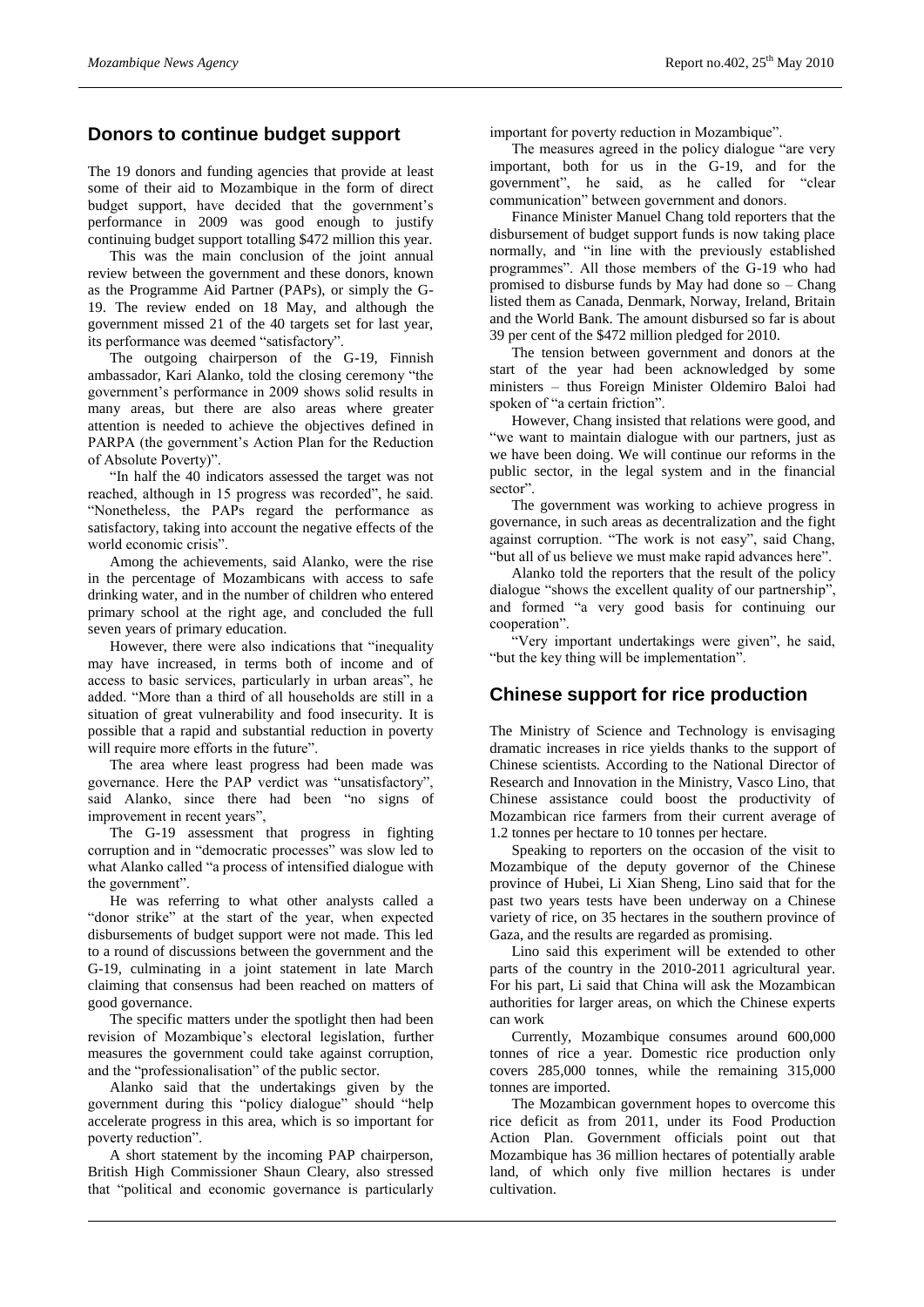#### **Government to legislate on weights and measures**

The Mozambican parliament, the Assembly of the Republic, on 21 May authorised the government to introduce a new legal regime on weights and measures, to prevent the public from being cheated by unscrupulous shopkeepers and market sellers.

The bill, passed unanimously by the Assembly, authorizes the government to set rules for standard weights and measures to protect consumers.

Introducing the bill, the Minister of Industry and Trade, Antonio Fernando, acknowledged that dishonest traders swindle their customers by the use of inaccurate scales. "Who wants 800 grams of fish, when they've paid for a kilo?" he asked.

Just as uncontroversial was a bill that allows the government to draw up a new legal regime for insurance. This became necessary because insurance matters used to be regulated by the Portuguese Commercial Code of 1888, which was revoked in Mozambique in 2005.

The new Mozambican Commercial Code does not deal with insurance, and so the Assembly gave the government the green light to draw up a new legal framework for insurance.

The Assembly also passed unanimously the second reading of a bill that imposes a surtax on the export of unprocessed wood of 20 per cent. Wood that has undergone primary processing will pay a surtax of between three and 15 per cent. Only fully processed wood, such as furniture, can be exported free of tax.

In addition, those species of hardwoods that are considered "first class" (such as ironwood, jambirre and umbila) may not be exported as logs, but must undergo at least primary processing.

Finally, the Assembly passed, also unanimously, the second reading of the bill allocating generous allowances to members of the newly elected Provincial Assemblies.

Although the Provincial Assemblies meet at most for 20 days a year (two sessions which may not run for longer than ten days each), all members of the Assemblies will be entitled to a monthly allowance, plus expenses.

Most of the 812 people elected to the ten Provincial Assemblies will receive a monthly allowance of 9,000 meticais (about \$270). Those holding positions on Assembly commission will receive considerably more. The ten chairpersons of the Provincial Assemblies each receive an official residence and house, an aide-de-camp and an entertainment allowance.

#### **Over \$100 million a year invested in electricity**

Investment in Mozambique's national electricity grid is currently running at more than 3.5 billion meticais (over \$100 million) a year, Energy Minister Salvador Namburete told the Assembly of the Republic on 19 May.

The Minister was answering a question from the main opposition party, Renamo, which complained of poor quality electricity destroying electrical appliances, and demanded to know what the government was doing "to reverse the prevailing situation".

Namburete pointed out that the real story of electricity in the last few years is one of a dramatic increase in access, as rural electrification has picked up pace. In 2004, only seven per cent of the population had electricity in their homes, said Namburete, and today the figure has risen to 15 per cent. That mean an additional two million Mozambican had gained access to electricity.

Over the last two years, Namburete said, new connections were being made to the national grid at a rate of more than 100,000 a year.

He pointed out that at the time of Mozambican independence, in 1975, the country had just 300 kilometres of primary electricity transmission line. In the 35 years since independence that figure had grown 20 fold, to 6,000 kilometres. There were a further 31,000 kilometres of secondary transmission lines, delivering electricity to homes and industries.

So far, 92 of the 128 district capitals are linked to the national grid. Namburete said that, by 2014, all will be linked to the grid.

The government was also promoting an increase in generating capacity through more hydroelectric and thermal power stations – these will include the new dam at Mpanda Nkuwa on the Zambezi, and coal fired stations at Moatize and Benga, in Tete province.

The government's total electricity programme for 2010-2014, said the minister, will cost more than 46 billion meticais (\$1.4 billion).

Among the factors responsible for poor quality electricity and the subsequent damage to household appliances, Namburete said, were the theft of electrical equipment and clandestine connections to the grid. Over the past five years, the cost of these crimes had amounted to about \$51 million. Theft and sabotage "impose a gigantic effort of restoration, and delay for much longer the arrival of electricity to the greater part of our people who do not yet have access to it", he stressed.

#### **Loan for hydrocarbon company**

The French Development Agency (AFD) and the Development Bank of Southern Africa (DBSA) on 20 May signed funding agreements with the Mozambican Hydrocarbon Company (CMH) that will allow it to continue participating in the exploitation of the natural gas deposits at Pande and Temane in Inhambane province.

The gas project is dominated by the South African petro-chemical giant SASOL, with 70 per cent of the shares. CMH holds 25 per cent with five per cent held by the International Finance Corporation (IFC).

The project is now being expanded, and by 2012 production of natural gas is expected to increase by a third, requiring additional investment of \$400 million.

To maintain its 25 per cent share, CMH needs to find \$100 million. Hence, the financing agreements with AFD and DBSA, each of whom will provide \$50 million.

The expansion results from studies on the size of the Inhambane gas reserves, showing that it is possible to drill new wells and to expand the capacity of the Temane gas treatment station. By 2012 annual gas production will rise from the current figure of 120 million gigajoules a year to 163 million gigajoules, of which 36 million will be available for the Mozambican market.